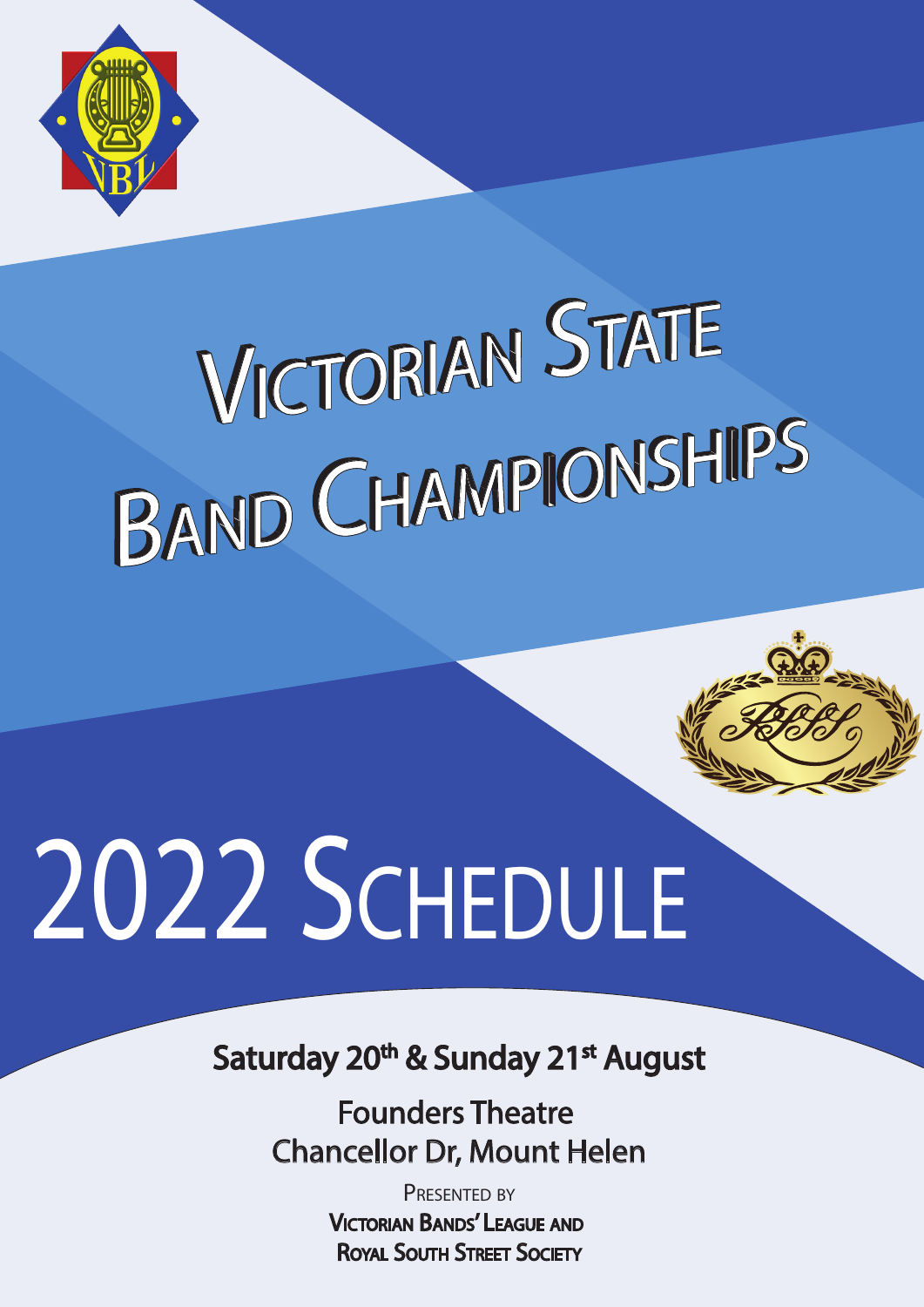# Conditions of Contest + Entry Information

## General Conditions

This schedule and the contest rules provide the framework under which this competition will be run. The contest rules are available on our website (https://vbl.org.au/rules-regulations/).

- All bands that wish to compete in the State Band Championships must be registered with the VBL or another Recoginised Australasian Band Association.
- All bands must comply with COVIDsafe protocols and directions from event staff. Failure to comply may result in disqualification.

# Time Limits

The time limits for all grades are set out below. Time limits are based on the total playing time of all pieces.

| Open Grade Bands          | 40 minutes |  |
|---------------------------|------------|--|
| <b>Junior Grade Bands</b> | 25 minutes |  |

The time limit shall be determined as being from the first note of each item played by any competitor or the accompanist on stage to the end of each item. Timing does not cease between movements of a piece.

Adjudication shall commence at the start of timing and shall cease once the time limit has been reached.

# Allocation of Points

The allocation of points shall be:

Major Work 100 points

All other items 50 points

The points for each item shall be added together to form the aggregate score for each band.

The State Band Championship for each grade is awarded to the band with the highest aggregate score. In the event of a tie in points for the aggregate, the Championship shall be awarded to the tied band with the highest score in the Major Work.

# Music Choice

The piece requirements for each grade are set out below.

#### Open Brass & Concert Bands

Must perform four pieces as follows:

- **Major Work**
- **March**
- Sacred Item/Hymn
- Concert Item

#### Junior Brass & Concert Bands

Must perform three pieces as follows:

- Major Work
- 2 Contrasting Concert Items

# Playing Order of Music

Bands are free to play their program in whatever order they wish. This playing order should be stated on the entry form.

## Scores for Adjudication

All bands must supply one full copy of all the pieces they are performing VIA EMAIL to president@vbl.org.au

#### All bars must be numbered.

Any identifying marks (hand-written notes, band stamps, etc...) on the scores must be removed before the scores are submitted to the VBL.

Copies of music used for adjudication will be destroyed by the Victorian Bands' League at the conclusion of each section.

Scores need to be received by the VBL by:

#### 29th July 2022

#### Individual Registrations

All individuals that compete on-stage at the Championships must be registered with the VBL no later than 5th August 2022.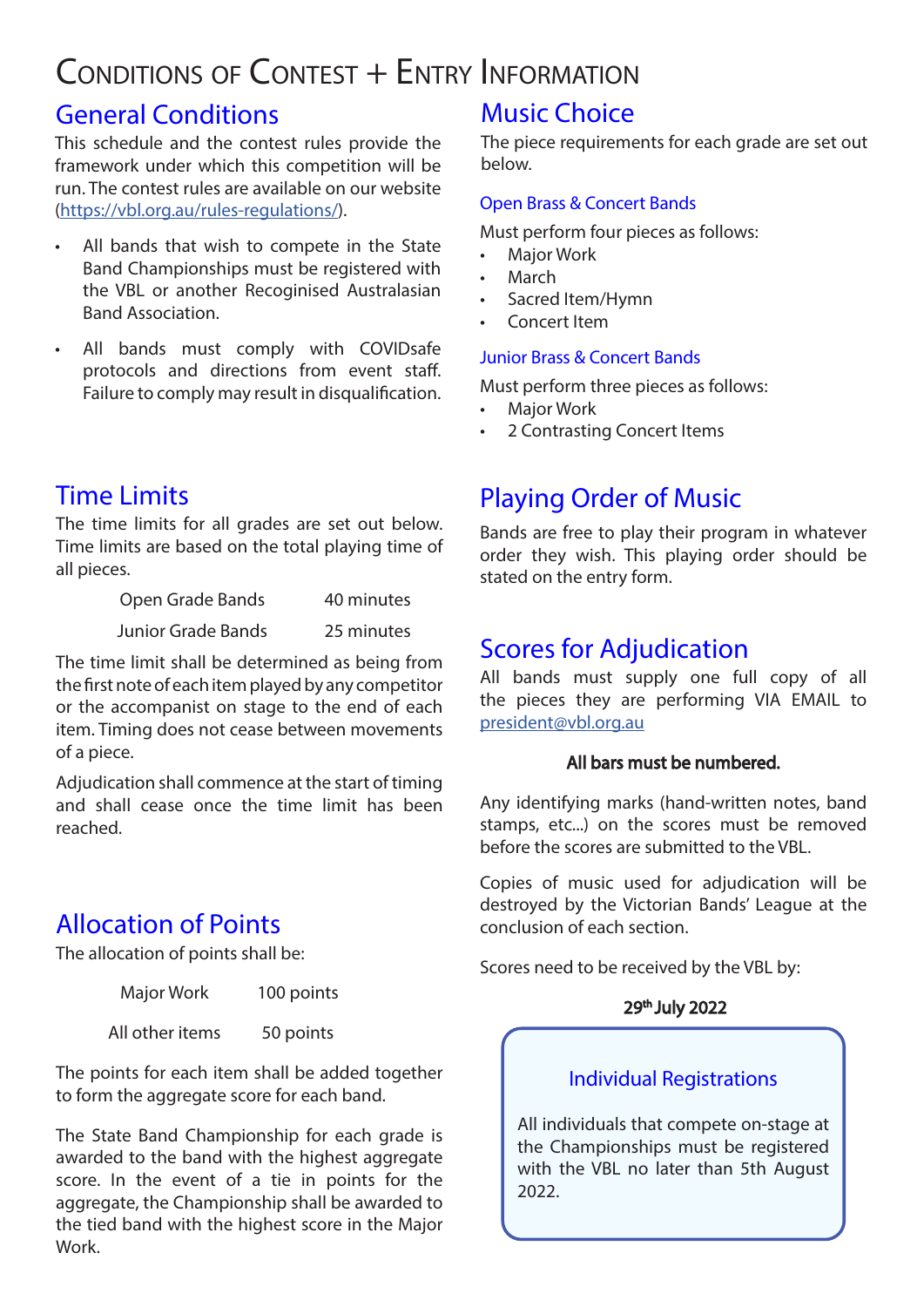# Entry Information Cont.

# Adjudicator

The adjudicator for the 2022 State Band Championships will be announced shortly.

# **Timetable**

The provisional timetable is as follows.

#### Saturday 20 August

Open Concert Bands Open B & D Grade Brass Bands Junior Brass Bands

#### Sunday 21 August

Open C Grade Brass Bands Open A Grade Brass Bands

## Entry Forms

Entry forms for the 2022 State Championships can be found on the VBL website (vbl.org.au).

Once filled-in, please email the completed forms to the below address by 3 July.

Email: president@vbl.org.au

## Entry Fee

The entry fee for the 2022 State Band Championships is \$150 per band.

## Payments

Please use one of the methods below when paying the VBL.

#### **Cheque**

Cheques should be made out to "Victorian Bands' League Inc".

#### Direct Debit

Please include a payment reference on your entry form if paying via direct debit.

| BSB:      | 063855    |
|-----------|-----------|
| Acct. No: | 010110947 |

### Set Works

All items for the 2022 State Band Championships are own choice.

# Percussion Players

Changes to the VBL Contest Rules were passed at the delegates meeting in November 2021. The changes included a limit on the number of bands per section with which a player may compete.

Please see clause 15.2 in the Contest Rules for further details. (https://vbl.org.au/rulesregulations/)

### **Draw**

Bands shall be notified of their draw by 17 July.

# Contest Declaration & Player List

It is a condition of entering this contest that a signed Contest Declaration and Player List form must be completed and returned to the VBL by 30 July. It is advisable to submit this list before the cut-off date as no new registrations are able to be processed after this date.

Payment and application for membership forms must be recieved no later than 5th August 2022

The Application for Membership form as well as the Contest Declaration & Player List Form can be found here (https://vbl.org.au/forms-fees/).

#### Season Passes

Passes cost \$7.00 per person and will allow access to all sections over the course of the weekend; passes will be capped at 40 per brass brand and 60 per concert band.

Season Passes ARE required to listen to results.

The deadline for ordering season passes is 5th August, 2022.